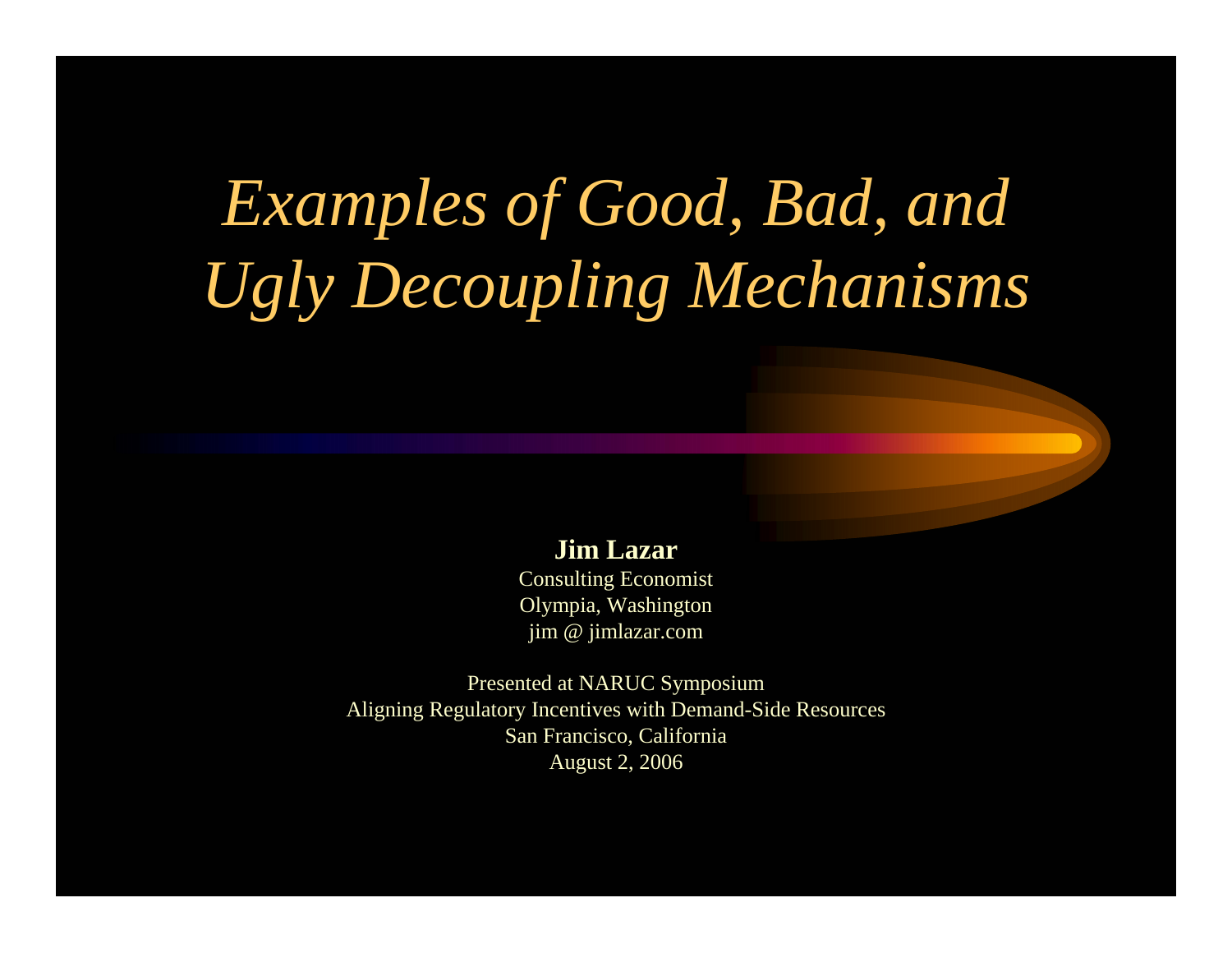## *Define Decoupling and It's Purpose*

• Decoupling is a mechanism to ensure that utilities have a reasonable opportunity to earn the same revenues that they would under conventional regulation, independent of changes in sales volume for which the regulator wants to hold them harmless.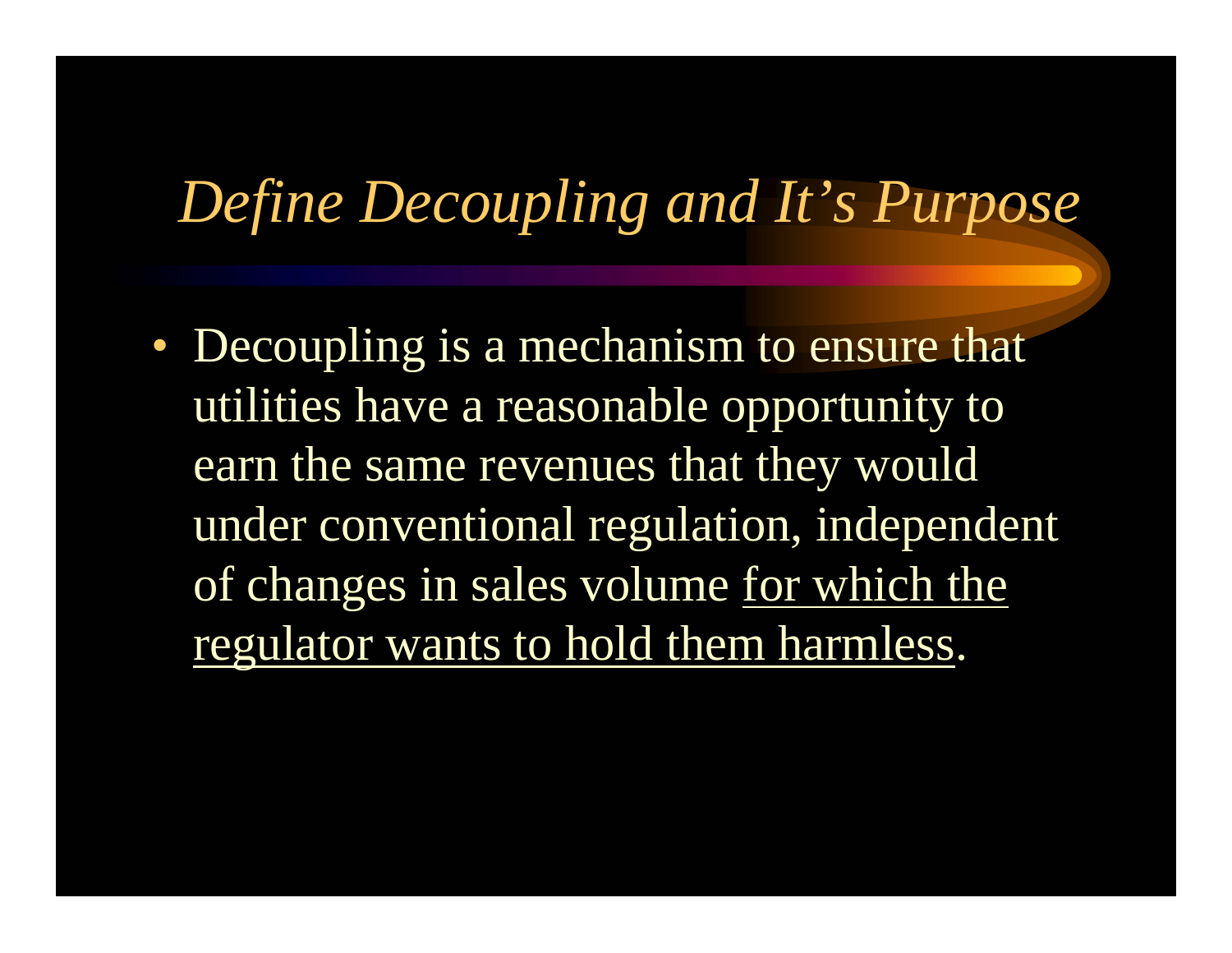*How Does Decoupling Differ from Conventional Regulation*

- Conventional Regulation: Set rates based on cost, and let the revenues flow as sales volumes change between rate cases.
- Decoupling: Set revenues based on cost, and let the rates flow as sales volumes change between rate cases.
- Decoupling should NOT be used as an attrition mechanism. If sales volumes and revenues are trending downward, study the causes and follow the trends in setting up a mechanism.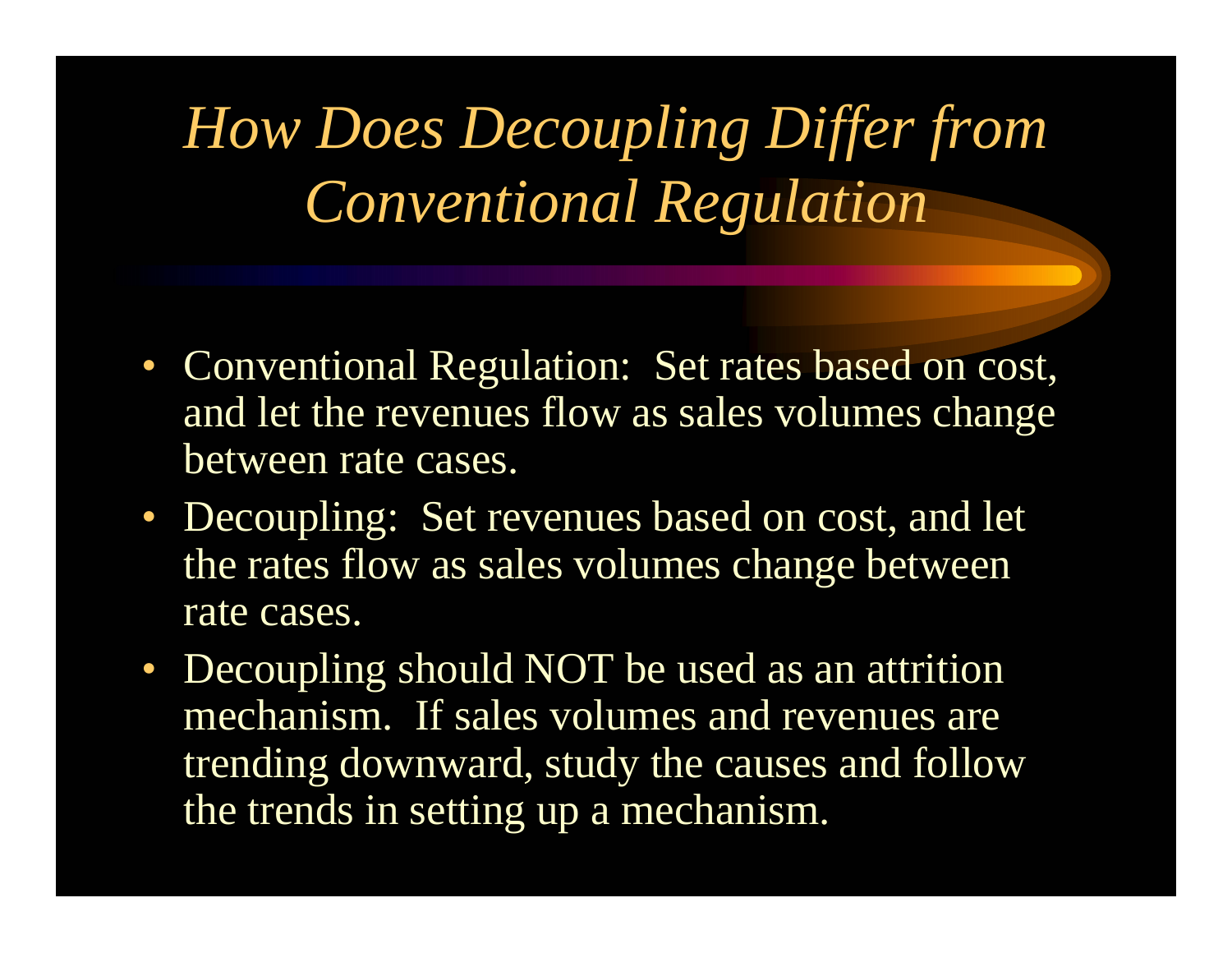## *What are the Benefits of Decoupling*

- **Remove the throughput incentive**, removing a barrier to utility support of conservation programs, the most cost-effective resource.
- **Reduce utility earnings volatility** due to weather, business cycle, conservation, or other factors that are included within the mechanism. This will reduce the utility's cost of capital and revenue requirement.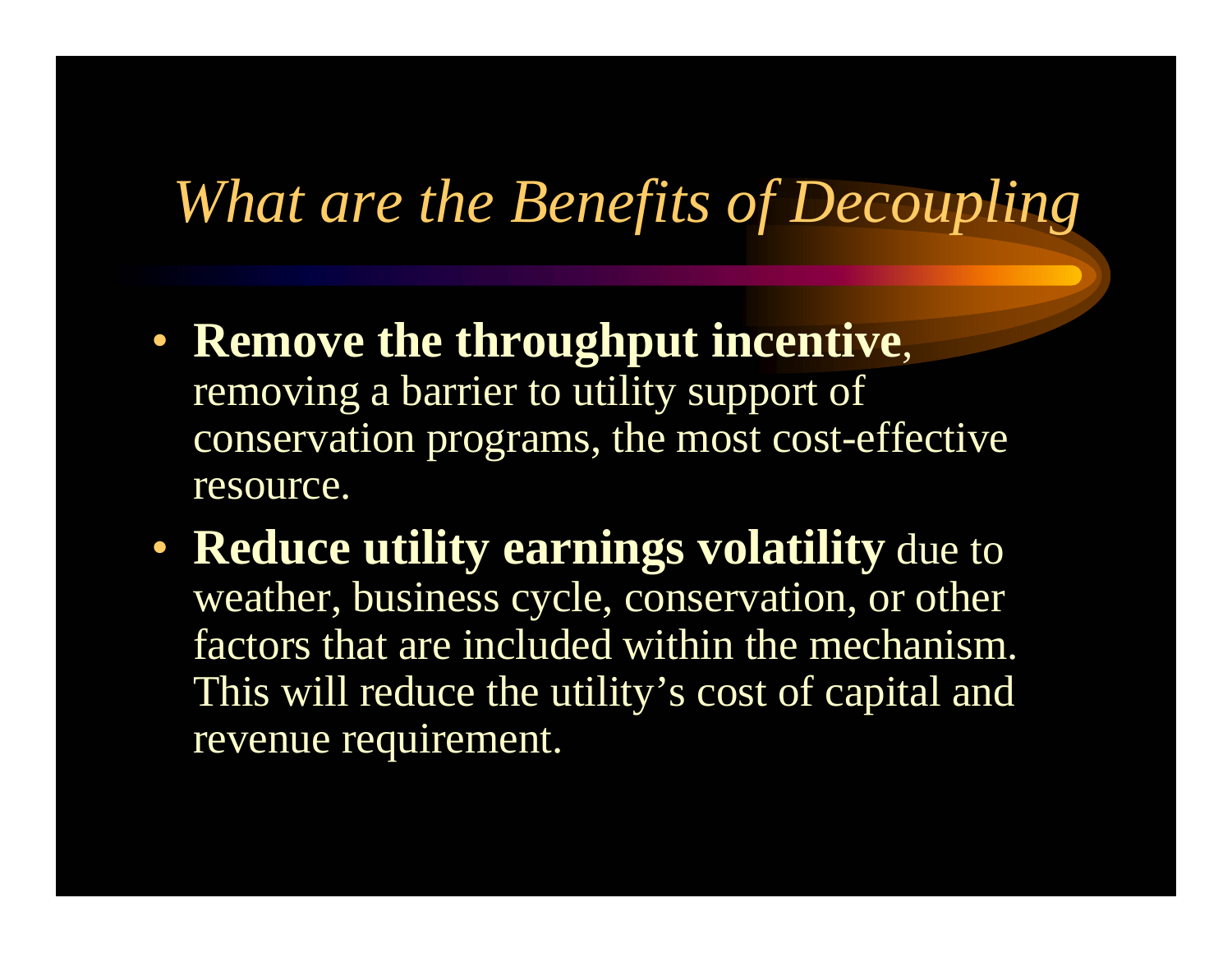### *Yes*

### *There Are Alternatives to Decoupling*

- Straight Fixed Variable Rate Design
- Lost Margin Recovery Mechanism for Conservation Progams
- Incentive Regulation Tied to Conservation Performance that Provides Effective Lost Margin Recovery at Target Levels of Performance.
- Conservco: Remove conservation responsibility from the utility.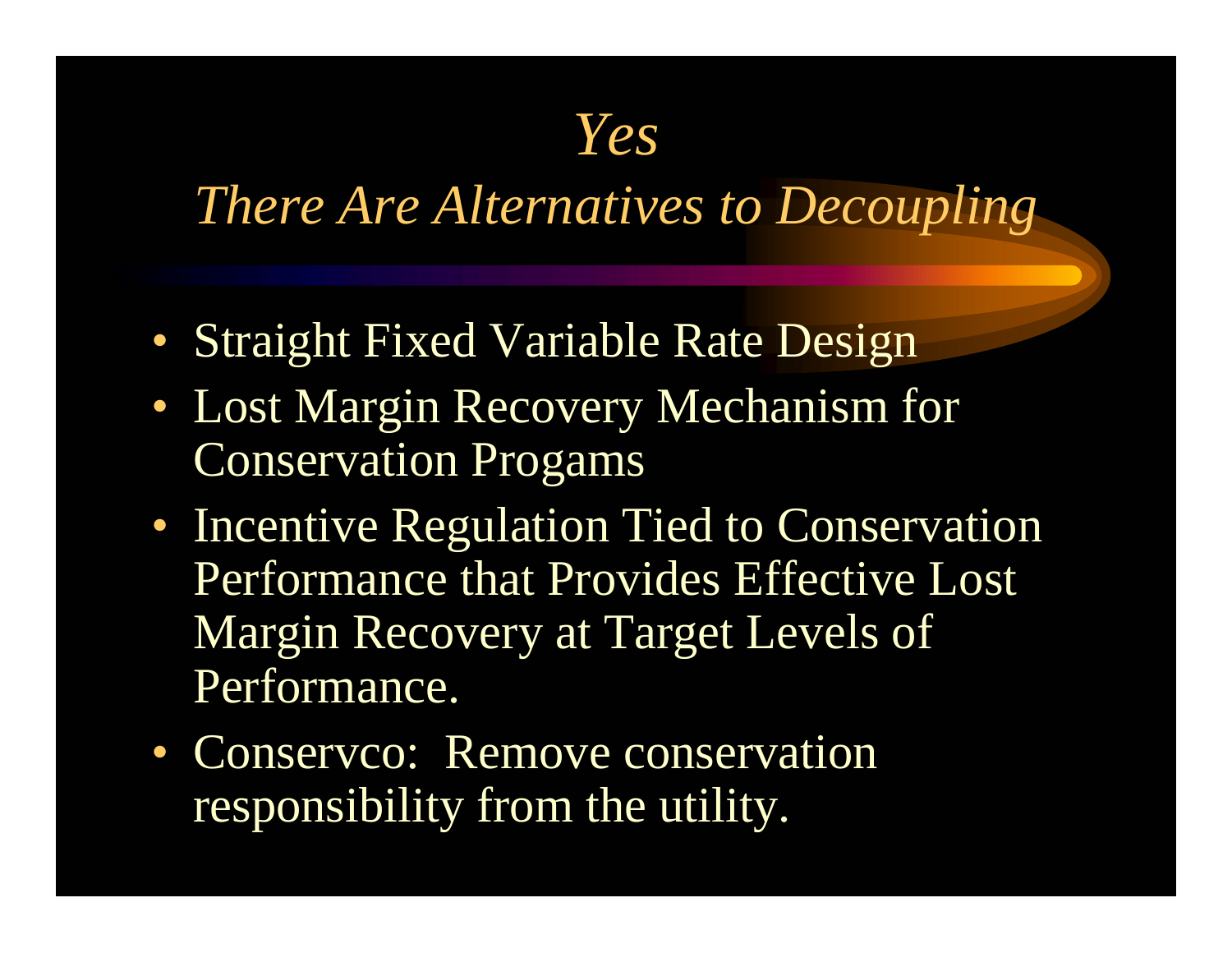*A Six-Point Plan for Effective and Fair Decoupling Mechanisms*

- The mechanism should provide about the same revenues as conventional regulation, save for the elements you want to decouple.
- Effective conservation programs (Avista)
- $\bullet$ Progressive Rate Design (PG&E)
- $\bullet$ Cost of Capital Adjustment (WUTC)
- $\bullet$ Rate Collar (Most proposals)
- Periodic Rate Proceedings to "re-link" to costs (California)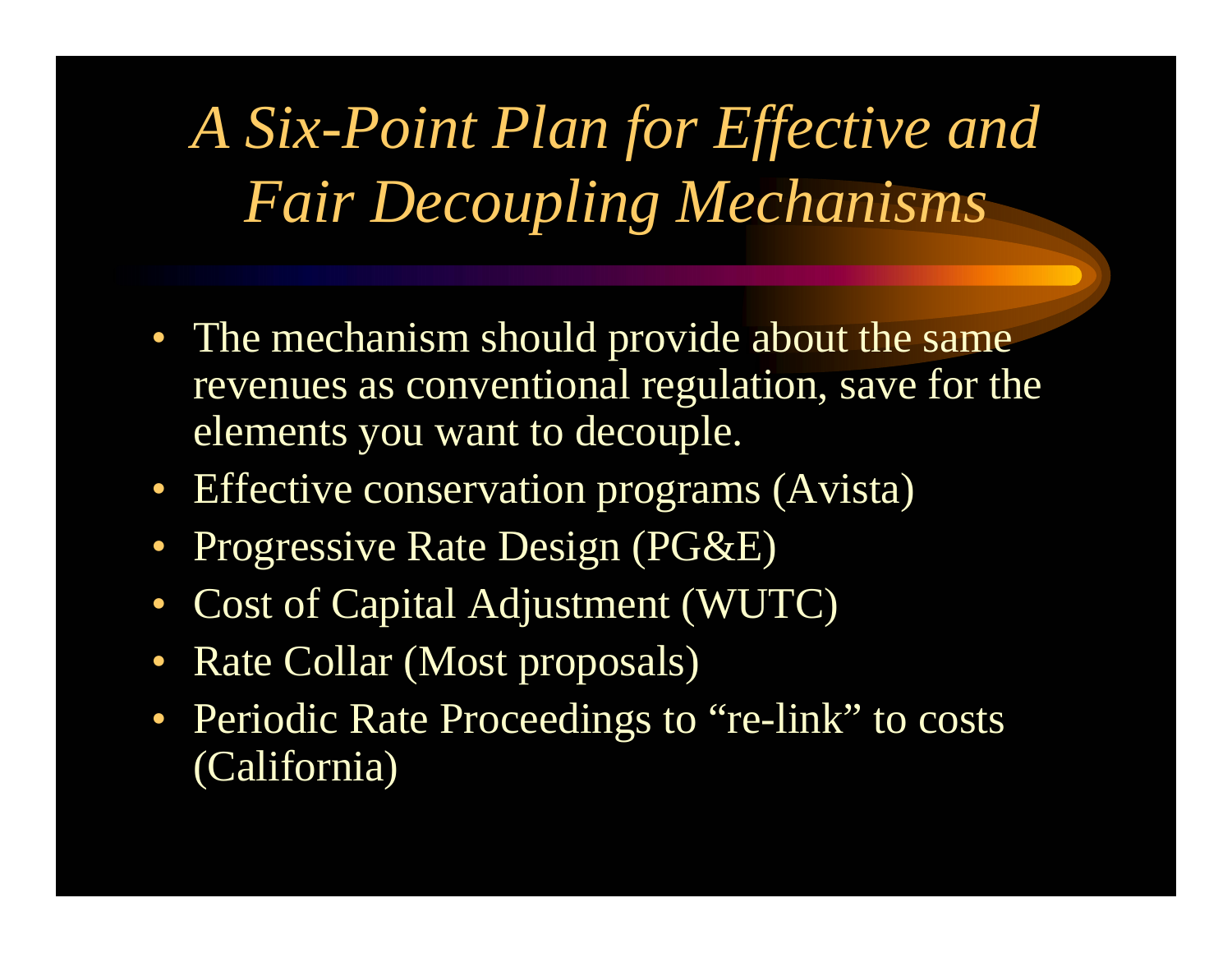### *Five Examples: Awful to Excellent*

- Straight Fixed / Variable Rate Design
- "Flawed Mechanisms"
	- Puget Power Electric PRAM (1991 1996)
	- Cascade Natural Gas Proposal (2005)
- "Promising Mechanisms"
	- Avista Utilities Gas (2006)
	- NWEC Proposal for Puget Sound Energy Electric System (2006)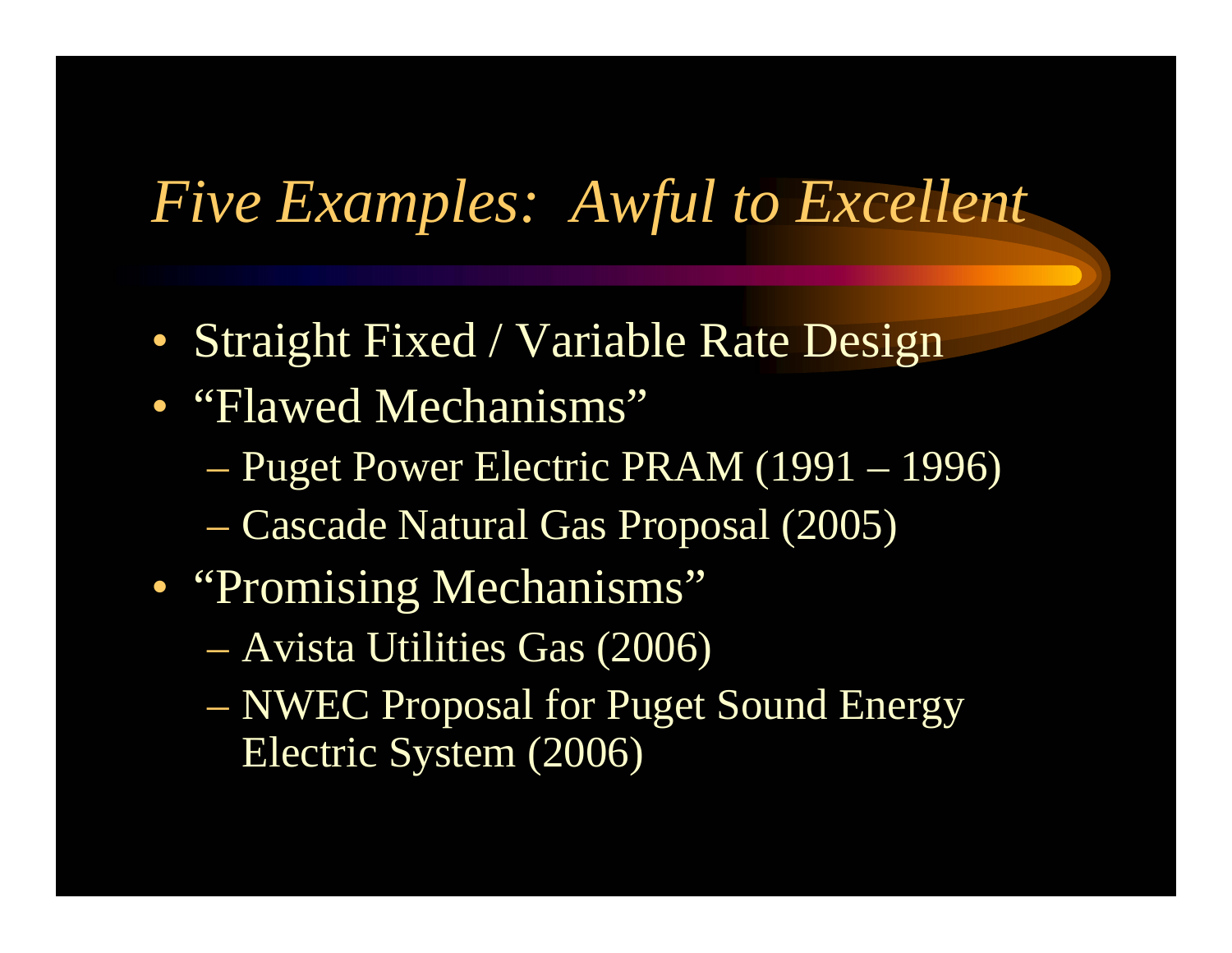## *Straight Fixed-Variable Rate Design*

#### **Tradi tional Rat e Design**

| <b>Customer Charge / Month</b>                       |  | \$5.00   |
|------------------------------------------------------|--|----------|
| <b>Delivery Margin / Therm</b>                       |  | 0.30     |
| <b>Annual Margin / Customer</b><br>@ 800 Therms/year |  | \$300.00 |

#### **Straight Fixed / Variable**

| <b>Customer Charge / Month</b>                       |  | \$24.33  |
|------------------------------------------------------|--|----------|
| <b>Delivery Margin / Therm</b>                       |  | 0.01     |
| <b>Annual Margin / Customer</b><br>@ 800 Therms/year |  | \$300.00 |

#### **lmpact On Usage**

| <b>Arc Elasticity of Demand</b>        |  |              | $-0.3$  |
|----------------------------------------|--|--------------|---------|
| <b>Commodity Cost of Gas</b>           |  | S            | 0.80    |
|                                        |  |              |         |
| <b>Price under Conventional Rate</b>   |  | S            | 1.10    |
| <b>Price under Fixed/Variable Rate</b> |  | S            | 0.81    |
| <b>Change in Price (\$/therm)</b>      |  | $\mathbf{s}$ | (0.29)  |
| <b>Change in Price (%)</b>             |  |              | $-26%$  |
| <b>Change in Usage</b>                 |  |              | $7.9\%$ |

**What's the Problem? Increased Usage Adverse impact on low-income users Increased pressure on gas markets Increased CO 2 Emissions**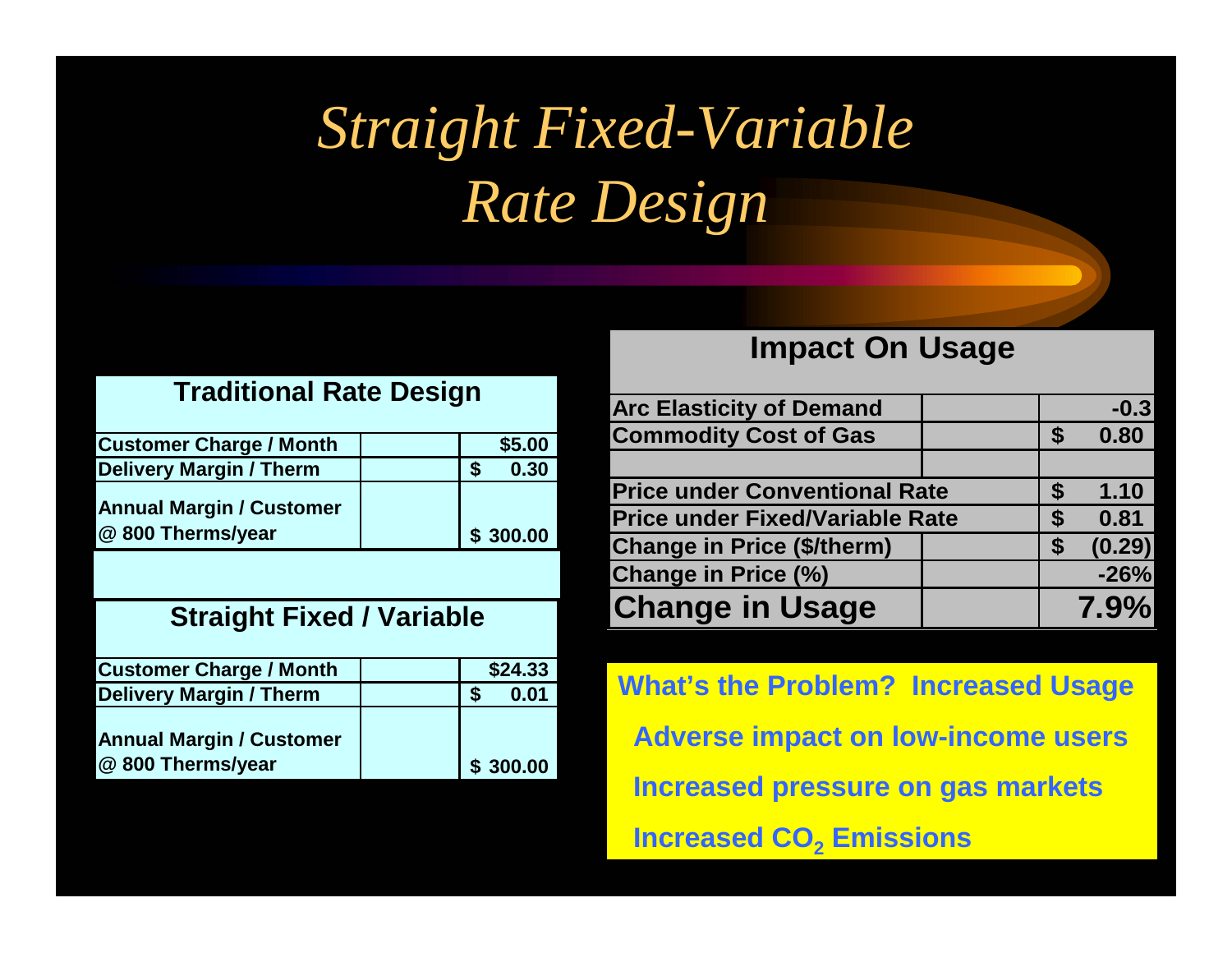## *Puget Sound Energy PRAM 1991 - 1996*

- Revenue Per Customer decoupling.
- Most power supply costs handled through a power cost mechanism.
- Company had significant conservation programs
- Failed to consider declining use per customer due to gas availability and building codes.
- No collar on rates. Power cost increases were very large.
- No requirement to recalibrate to cost at any particular date.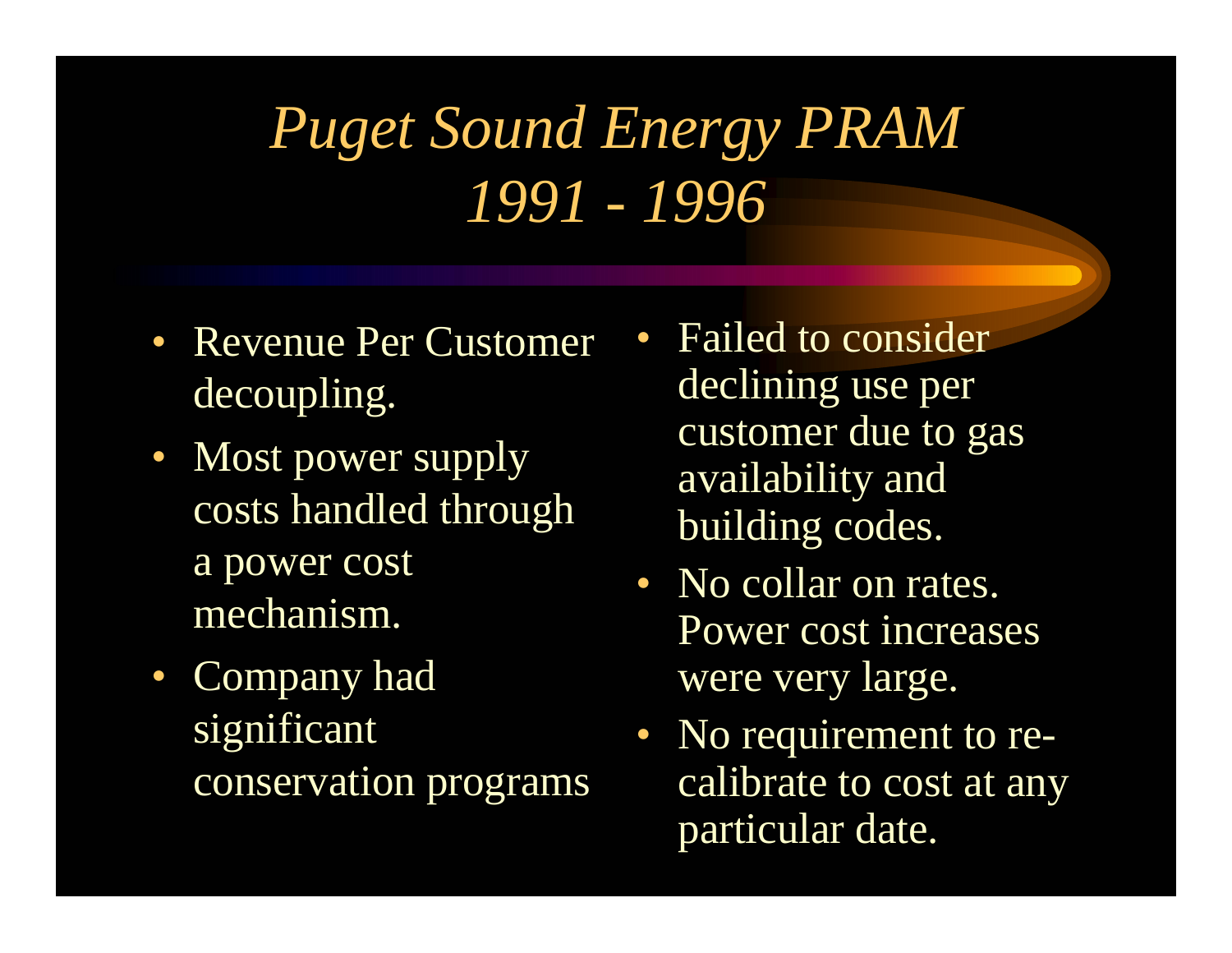## *Puget PRAM Failed To Consider Declining Usage Patterns*



Margin per customer frozen at a level higher than that which would result from traditional regulation.

As customer count grew, regular rate increases were inevitable.

Terminated when Puget and Washington Natural Gas merged in 1996.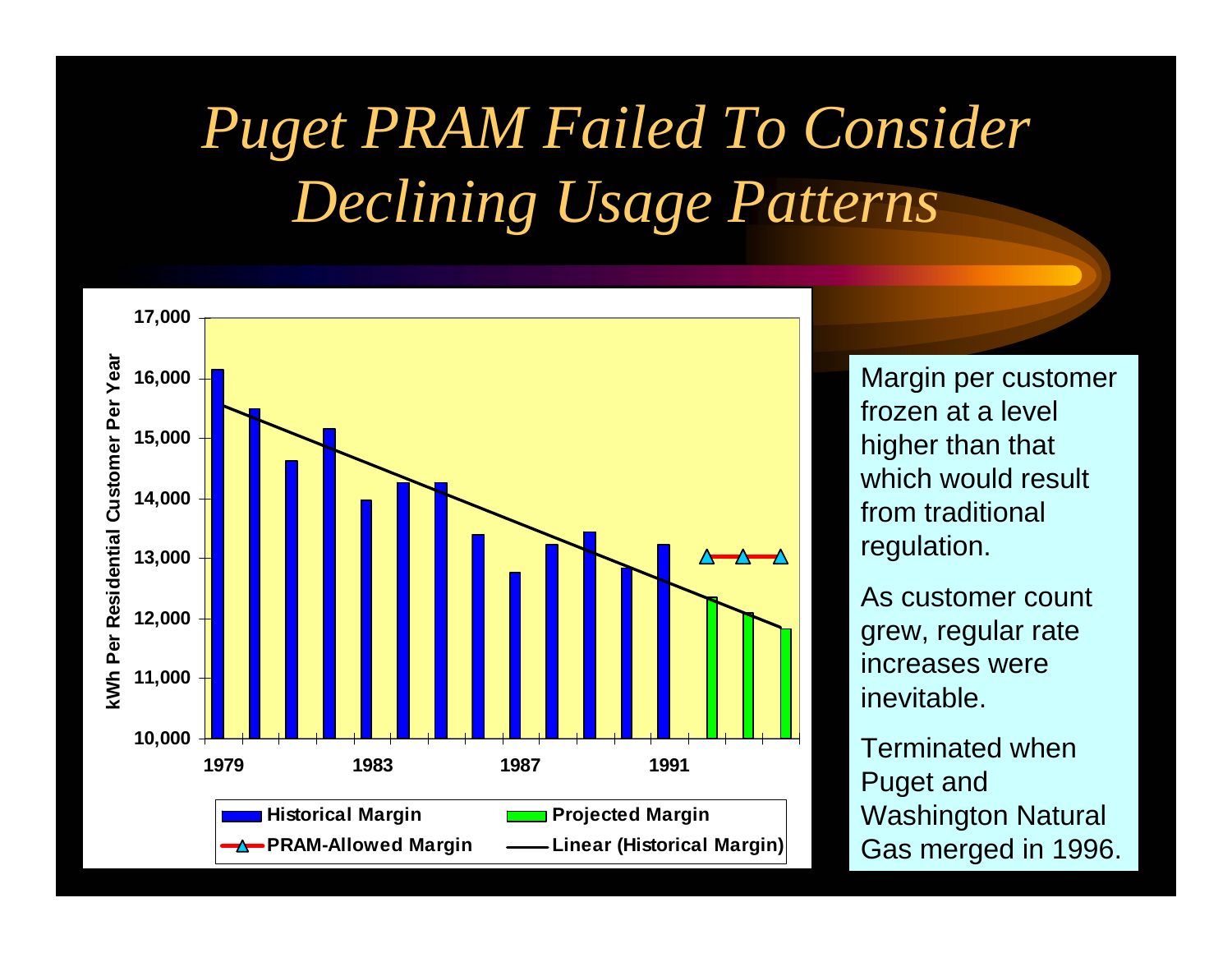## *Cascade Natural Gas (2005) Trying to Turn Back the Clock*

Proposed Revenue Per Customer Decoupling, based on margin per customer allowed in previous rate case.

Had not had a rate case since 1995.

Did not consider causes of decreased sales per customer.

Company had no history of offering conservation programs

|                                   | 1995 Actual  | <b>Effect of</b><br><b>Proposal, Based</b><br>on 2004 Usage |
|-----------------------------------|--------------|-------------------------------------------------------------|
|                                   |              |                                                             |
| <b>Use Per Customer</b>           | 798          | 711                                                         |
| <b>Margin Per Customer</b>        | \$<br>228.91 | \$<br>209.19                                                |
| <b>Customer Charge</b>            | \$<br>48.00  | \$<br>48.00                                                 |
| <b>Volumetric Margin Per</b>      |              |                                                             |
| <b>Customer at Current Rates</b>  | \$<br>180.91 | \$<br>161.19                                                |
| <b>Volumetric Margin/therm at</b> |              |                                                             |
| current rates                     | \$<br>0.2267 | \$<br>0.2267                                                |
| <b>Total Margin/therm at</b>      |              |                                                             |
| decoupling rates                  | \$<br>0.2869 | \$<br>0.2942                                                |
| <b>Proposed Increase in</b>       |              |                                                             |
| \$/year/Customer                  |              | \$<br>19.72                                                 |
| <b>Percent Increase in</b>        |              |                                                             |
| <b>Margin/Customer</b>            |              | $9.4\%$                                                     |

Mechanism withdrawn; revised and pending in a 2006 general rate case.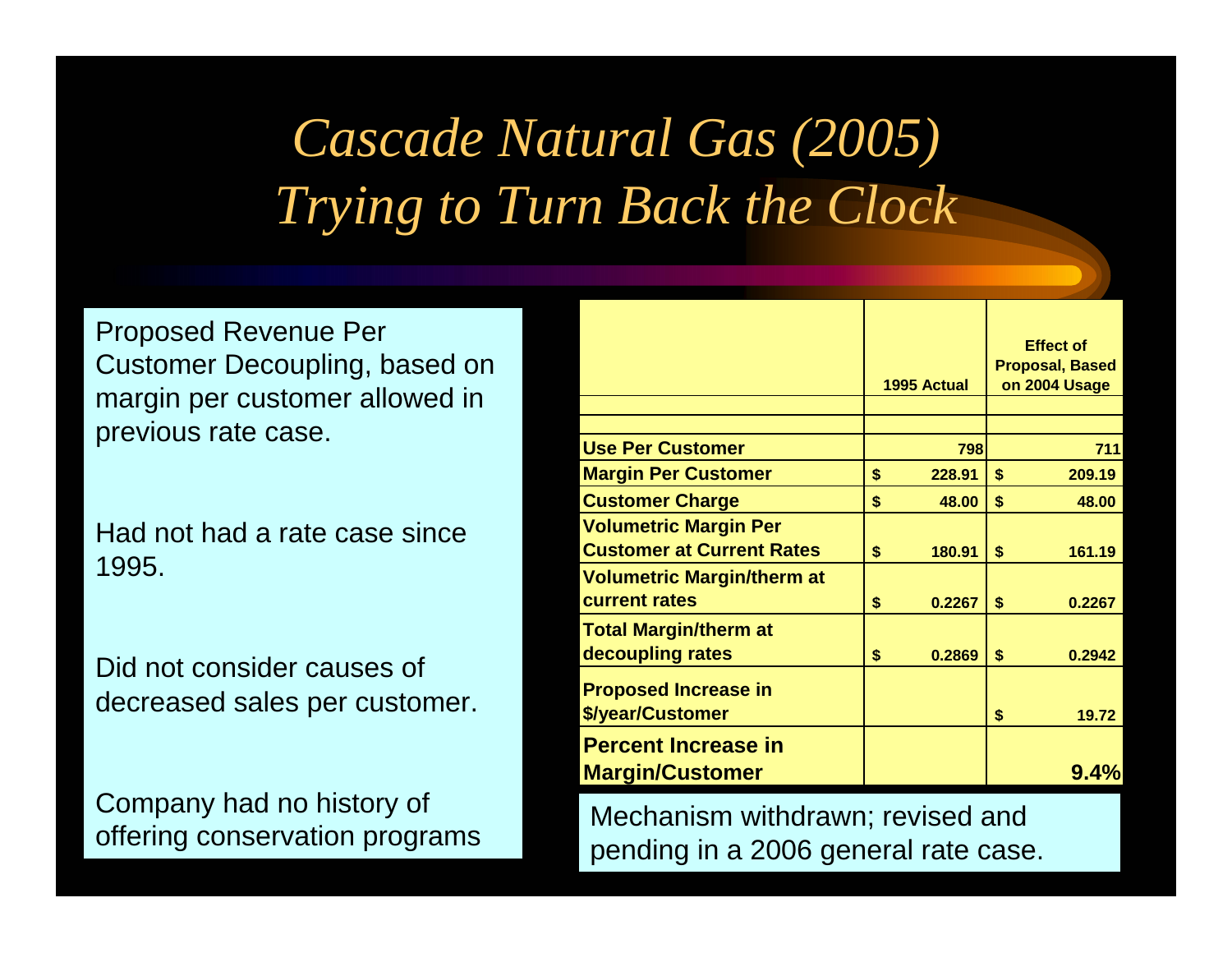## *Avista Utilities (2006) Proposal "Decoupling Light" To Allay Fears*

Weather-normalized (Company continues to absorb weather risk);

Only applies to customers included in the historic test year used to set the rates. New customers are removed from both numerator and denominator;

2% Annual Collar on Rate Impacts

Makes the Company whole for load reductions due to Company-funded conservation, customer-funded conservation, and price elasticity, but NOT because new homes are more energy-efficient. The line extension payment should cover this if revenues do not cover costs.

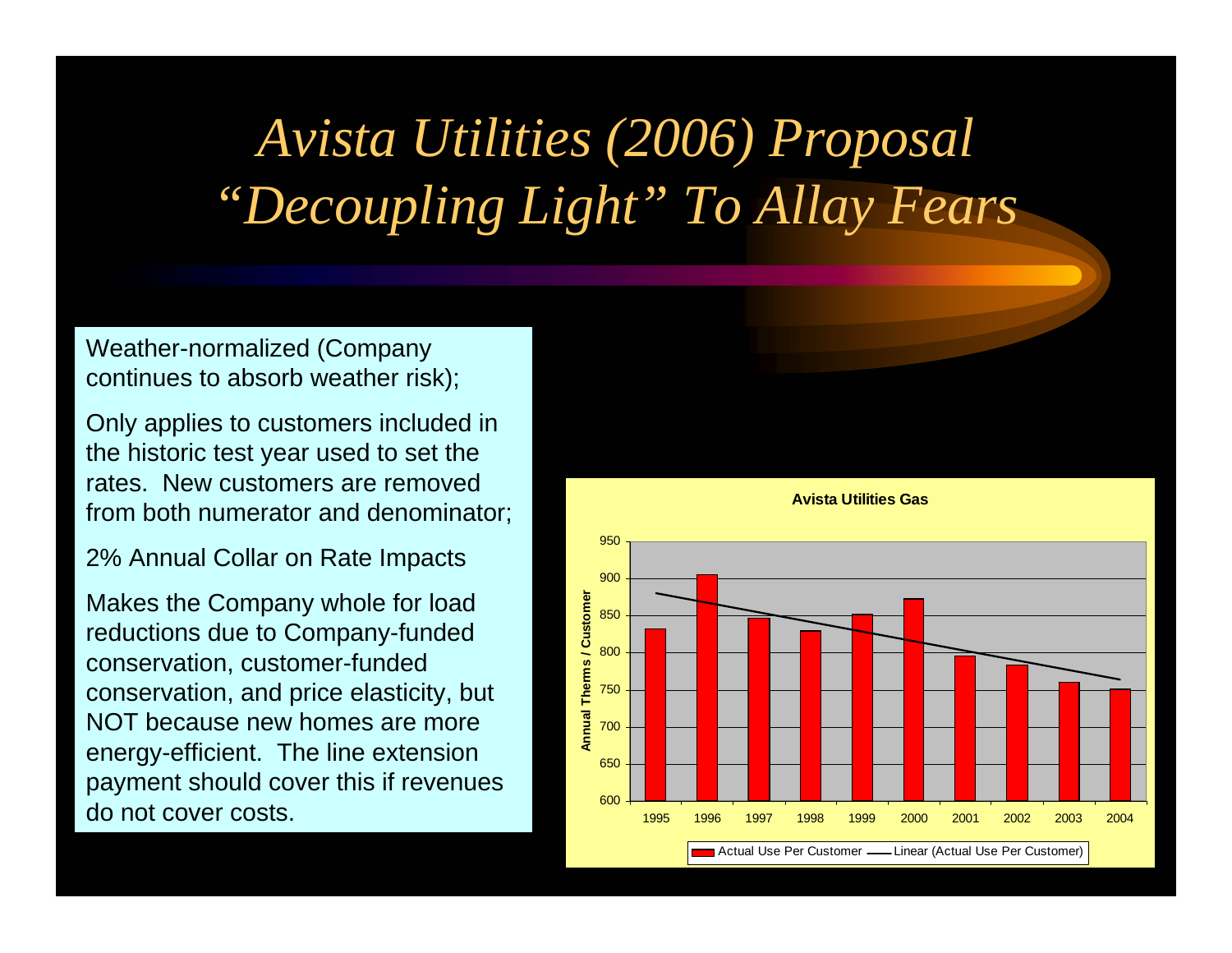## *Northwest Energy Coalition Proposal for Puget Sound Energy Gas (2006)*

- • Puget filed a decoupling mechanism that froze revenue/customer at 834 therms/year level.
- $\bullet$  Usage has been declining at 12 therms/year.
- • Biggest driver is lower use of new customers: about 700 therms/year, vs. 800+ average.
- $\bullet$  New customers are cheaper to serve and the line extension policy makes the Company whole if costs exceed revenues.

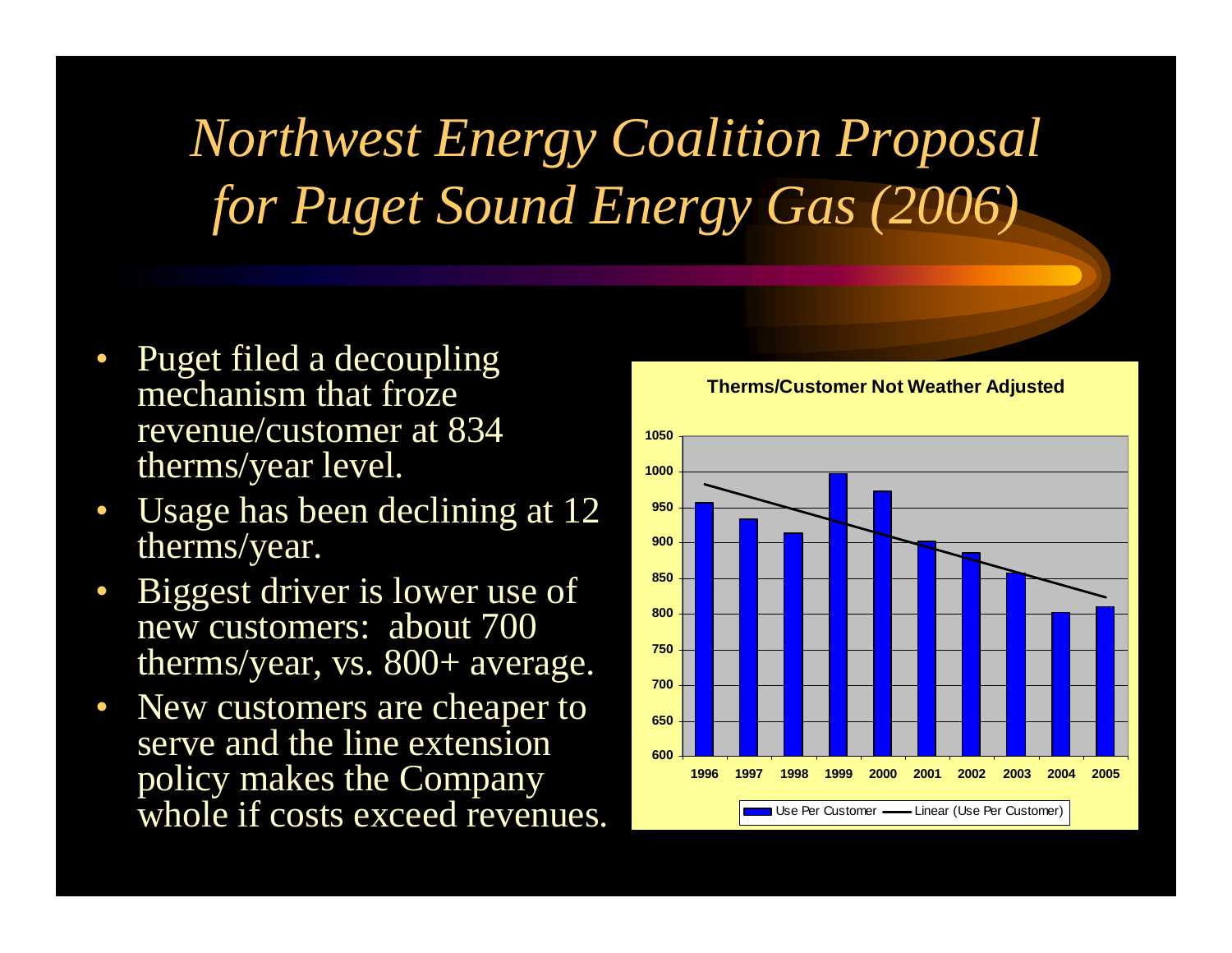# *Elements of the NWEC Proposal*

- Allows current revenue/customer for existing customers. Lower level for new customers.
- If rebates are due, they flow immediately.
- Surcharges are only partially recovered unless utility excels at conservation.
- Penalty for poor conservation performance.
- $\bullet$  Explicit recognition of cost of capital impacts benefits associated with weather decoupling.
- 3-Year Pilot Program with formal evaluation.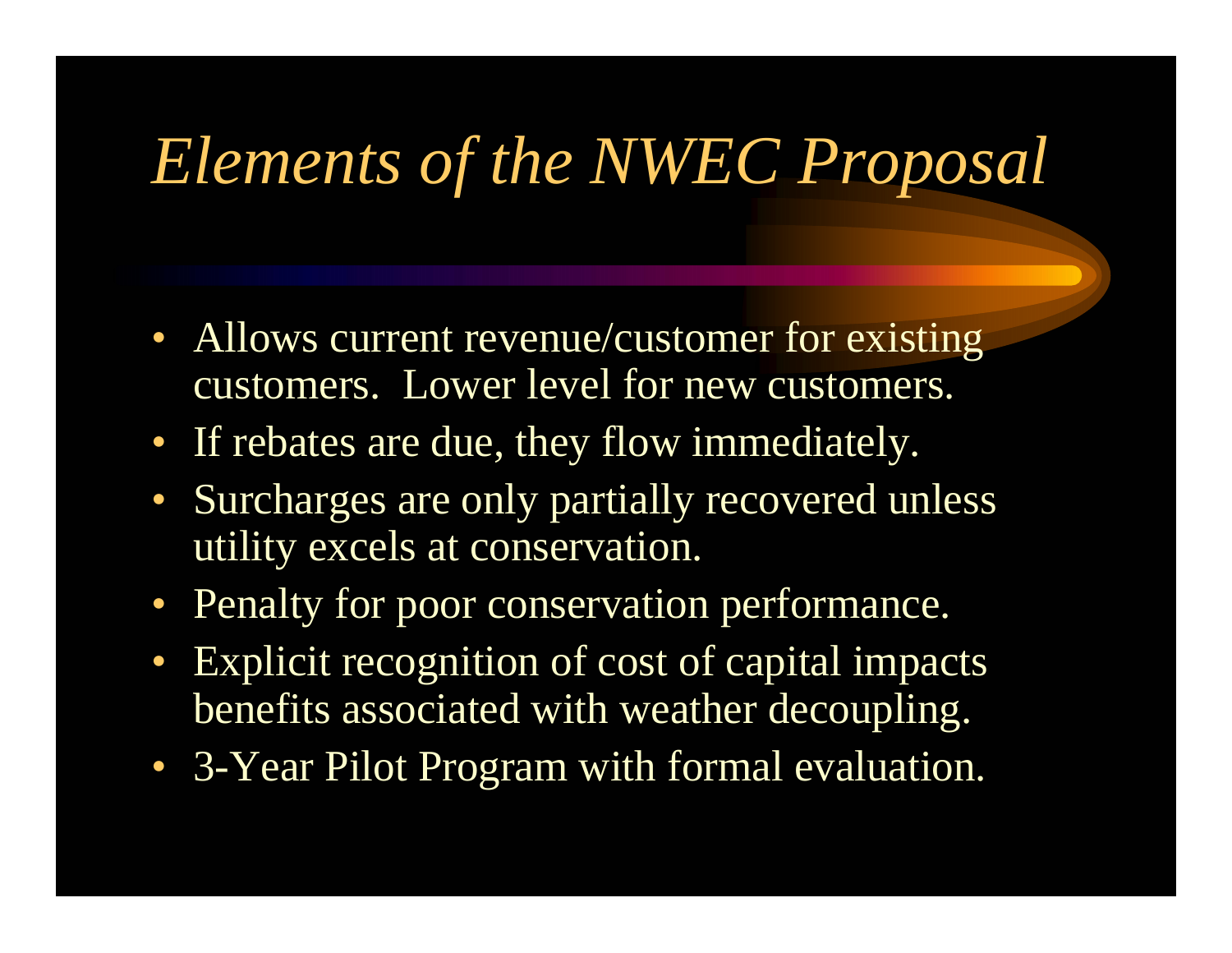## *Cost of Capital Impacts*

Rating Agencies value earnings stability. Utility has lowerearnings volatility, and needs less equity.

NWNG achieved a 1-step benefit in S&P BusinessRisk Profile due to weatherdecoupling.

1-step benefit means utility can achieve same bond rating with 3% less equity.

#### NWEC Proposed Recognizing the Cost of Capital Impacts, With Implementation In Next Rate Case

| <b>Without Decoupling</b>                                 | <b>Ratio</b> | <b>Cost</b> | <b>Net of Tax Cost</b> |
|-----------------------------------------------------------|--------------|-------------|------------------------|
| <b>Equity</b>                                             | 43%          | 10.3%       | 4.43%                  |
| <b>Preferred</b>                                          | 7%           | 8.0%        | 0.56%                  |
| <b>Debt</b>                                               | 50%          | 7.0%        | 2.28%                  |
| <b>Weighted Cost</b>                                      |              |             | 7.26%                  |
|                                                           |              |             |                        |
| <b>Net to Gross Factor</b>                                |              |             | 0.62                   |
| <b>Revenue Requirement: \$1 Billion Rate Base</b>         |              |             | \$<br>117,161,290      |
|                                                           |              |             |                        |
| <b>With Decoupling</b>                                    | <b>Ratio</b> | <b>Cost</b> | <b>Net of Tax Cost</b> |
| <b>Equity</b>                                             | 40%          | 10.3%       | 4.12%                  |
| <b>Preferred</b>                                          | 7%           | 8.0%        | 0.56%                  |
| <b>Debt</b>                                               | 53%          | 7.0%        | 2.41%                  |
| <b>Weighted Cost</b>                                      |              |             | 7.09%                  |
| <b>Net to Gross Factor</b>                                |              |             | 0.62                   |
| <b>Revenue Requirement: \$1 Billion Rate Base</b>         |              |             | \$<br>114,379,032      |
|                                                           |              |             |                        |
| <b>Savings Due to Decoupling Cost of Capital Benefit:</b> |              |             | \$<br>2,782,258        |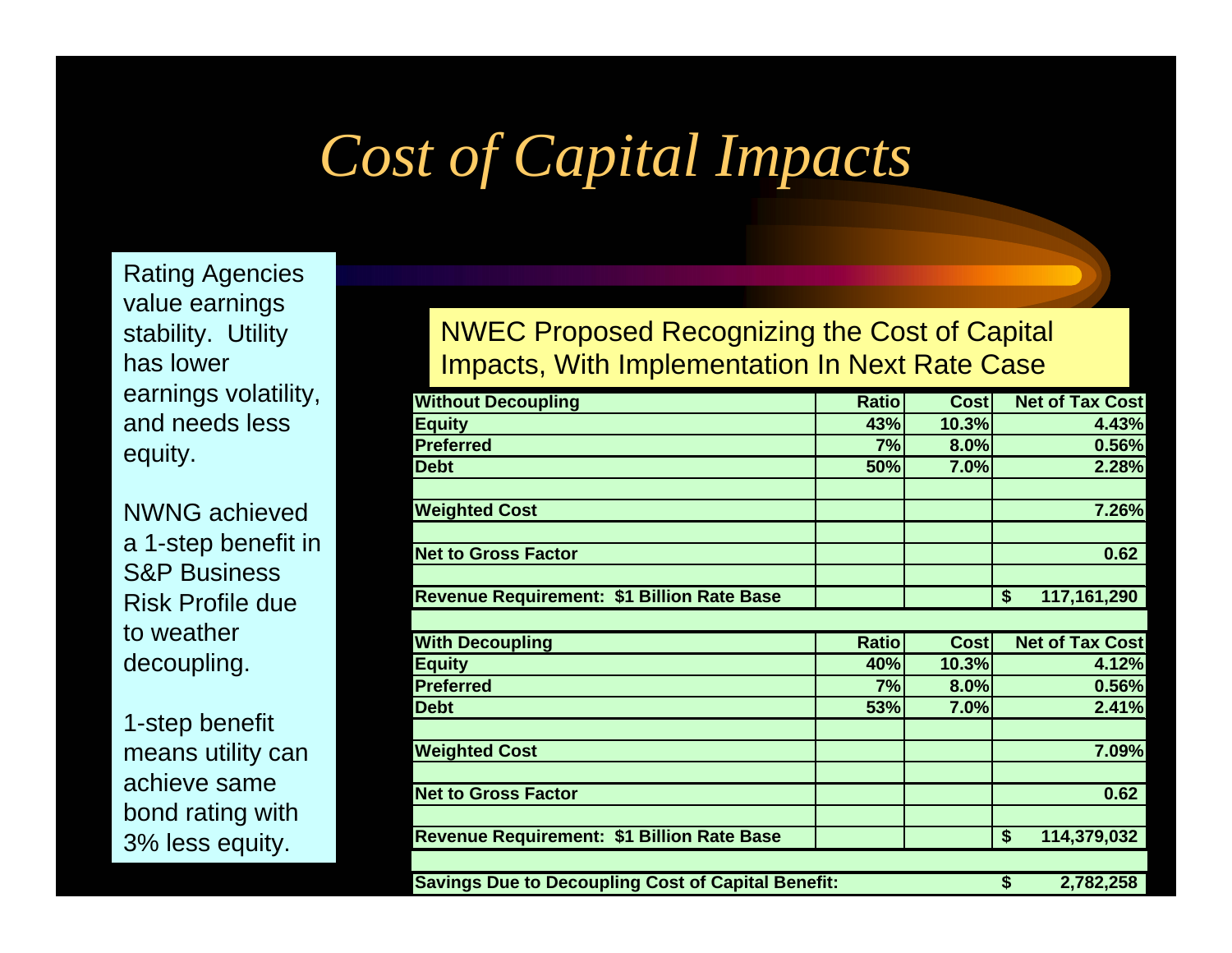## *Critical Features and Pitfalls*

- A decoupling mechanism is not an attrition adjustment. If the proposed mechanism is more likely to produce more rate increases than decreases independent of conservation program success, something is wrong.
- Follow the trend of revenue;
- If new customers are "different" recognize it.
- Get the cost of capital connection.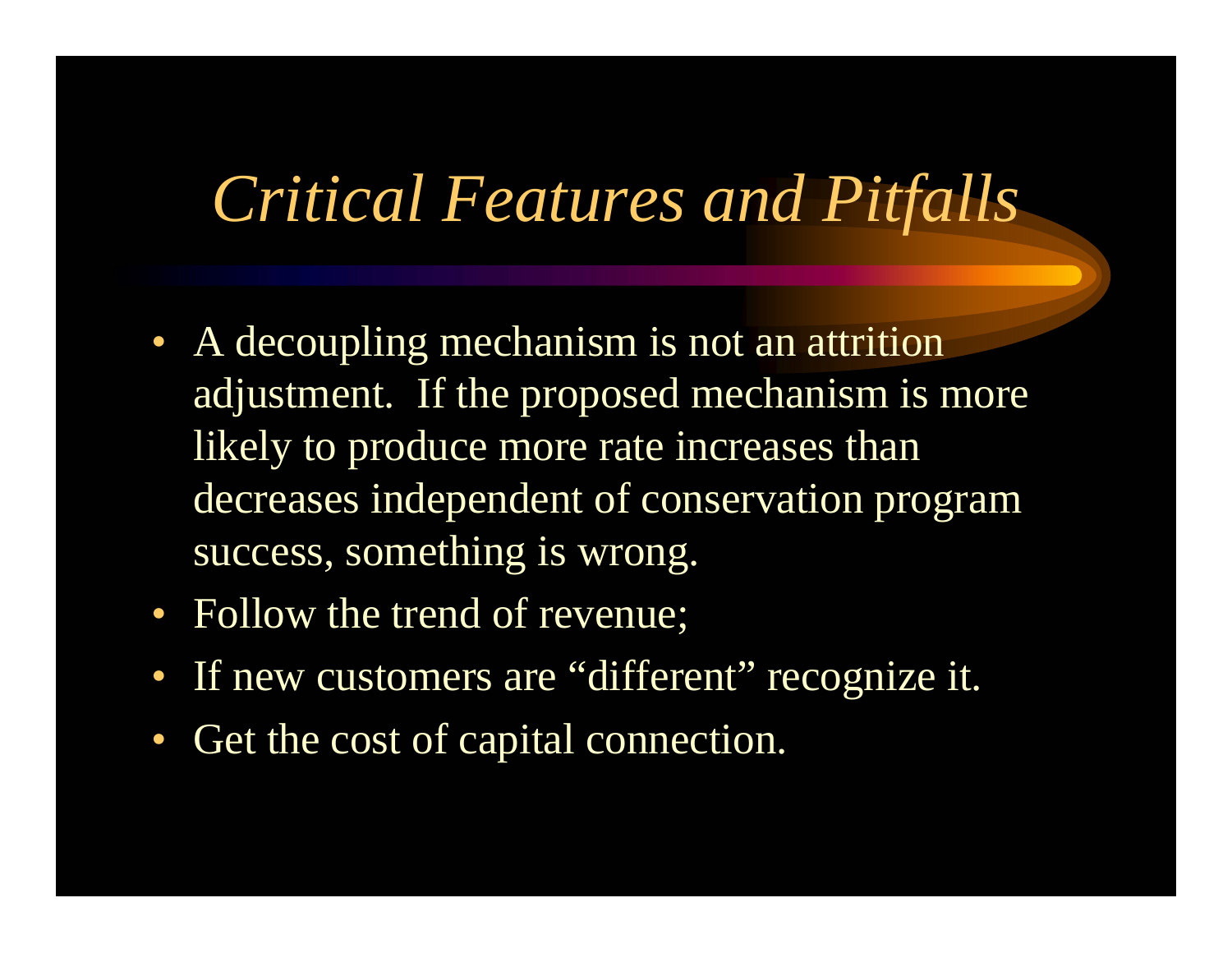### *Double Agents and True Believers*

- There are parties advocating "decoupling" that may have agendas other than objectivity.
	- Several gas utilities (Cascade, Puget, Questar) have packaged what are really gas utility attrition adjustments as "decoupling." They fail to recognize the "K" factor.
	- At least one environmental group has supported decoupling mechanisms that were favorable to shareholders to gain Company support for the concept, almost regardless of consumer impacts. Seems to assume that things can be "fixed" later.